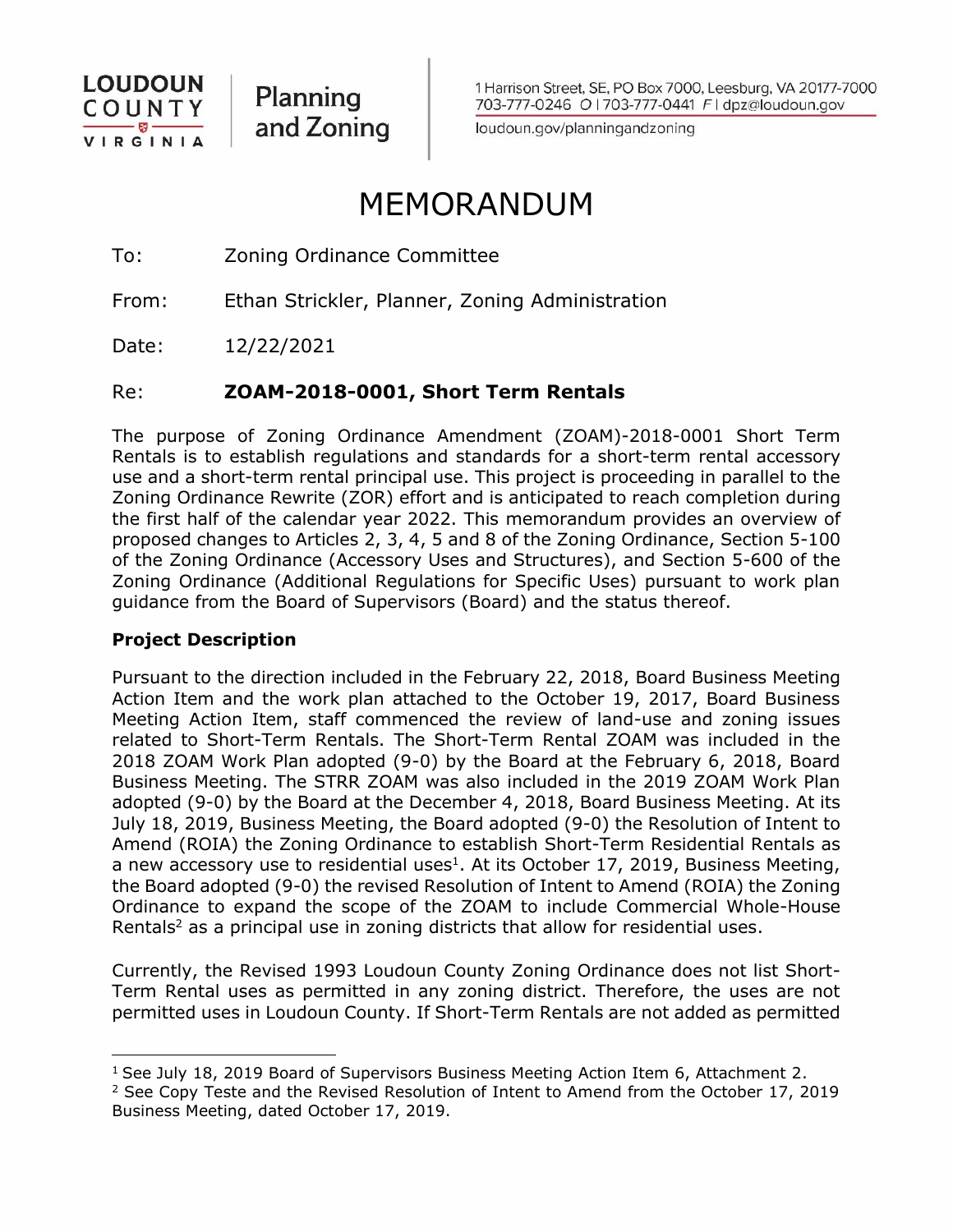uses to the Zoning Ordinance, property owners wishing to operate these uses must comply with either the Bed and Breakfast Homestay, Bed and Breakfast Inn, Country Inn, Rural Retreat, and/or Rural Resort Establishment regulations. Such uses are only permitted in certain zoning districts, most of which are in western Loudoun County. As such, Short-Term Rentals would be precluded from operating in the suburban areas of the County in the absence of a ZOAM expressly providing for these uses in the Zoning Ordinance.

Short-Term Rental – Residential Accessory ("STR-RA") uses. The draft Zoning Ordinance text amends Article 5 and Article 8 to define Short-Term Rental – Residential Accessory ("STR-RA") uses, to establish STR-RAs as an accessory use to principal residential uses, and to provide additional performance standards to maintain the integrity of residential neighborhoods throughout the County. In addition, the draft Zoning Ordinance text distinguishes STR-RAs from other similar facilities and commercial lodging uses in the County, including, but not limited to, Bed and Breakfast Homestays. The proposed draft text is included with this Cover Memo (Attachment 1).

Short-Term Rentals identified Commercial Whole-House Rentals. Initial rounds of Public Outreach regarding the proposed regulation of Short-Term Rentals identified Commercial Whole-House Rentals as a type of short-term rental of residential property that is commonly being offered in both rural and suburban areas of the County. Therefore, the Board revised the original ROIA to include Short-Term Rental – Commercial Whole-House ("STR-CWH") uses as a part of the ZOAM. The primary differences between STR-RAs and STR-CWHs are the type of use (accessory vs. principal), limitations on the number of calendar days per year the use is permitted to operate, and individual (separate) additional use regulations.

As a result of the revised ROIA, the draft Zoning Ordinance text also amends Articles 2, 3, 4, 5, and 8 to define Short-Term Rental – Commercial Whole-House uses, to establish STR-CWHs as a principal use permitted by right, by minor special exception, and by special exception in zoning districts that allow for residential uses, and to provide additional performance standards to distinguish STR-CWHs from other similar facilities and commercial lodging uses in the County, including, but not limited to, Bed and Breakfast Inns. The proposed draft text is included with this Cover Memo (Attachment 2). Attachment 3 represents the proposed zoning districts where STR-CWH uses would be permitted by-right, minor special exception, and special exception.

#### **Attachments**

- 1. ZOAM-2018-0001 Revised Draft Text for Short-Term Rental Residential Accessory uses, dated December 22, 2021.
- 2. ZOAM-2018-0001 Revised Draft Text for Short-Term Rental Commercial Whole-House uses, dated December 22, 2021.
- 3. ZOAM-2018-0001 Proposed Zoning Ordinance Districts for the STR-CWH use.

(Note: If you have any questions or would like to submit comments, provide them to [ethan.strickler@loudoun.gov](mailto:ethan.strickler@loudoun.gov) or contact 703-777-0653).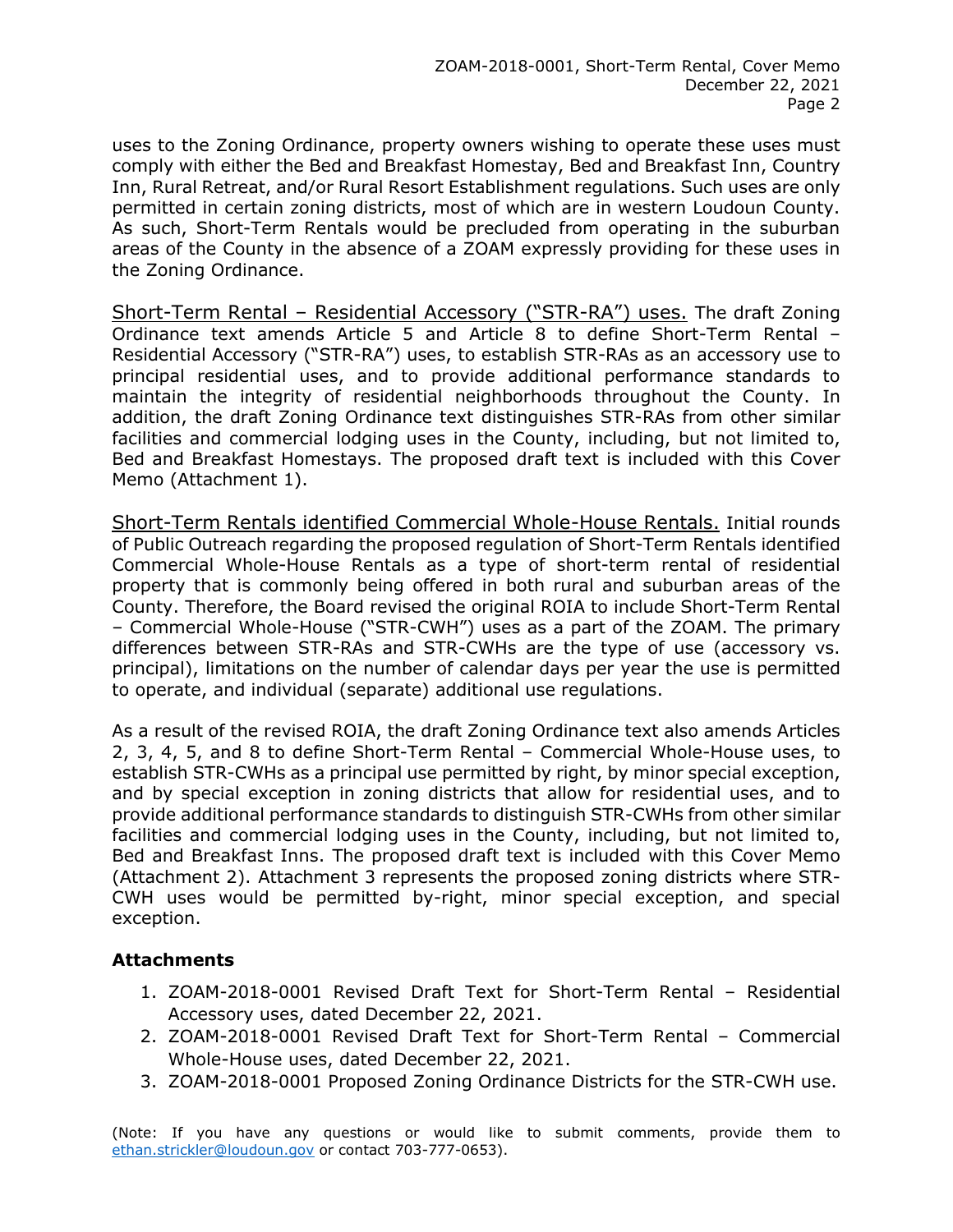| 1              |                                                          |                   | <b>ARTICLE 5</b>                                                                                                                                             |  |  |  |
|----------------|----------------------------------------------------------|-------------------|--------------------------------------------------------------------------------------------------------------------------------------------------------------|--|--|--|
| $\overline{2}$ |                                                          |                   | <b>ADDITIONAL REGULATIONS AND STANDARDS</b>                                                                                                                  |  |  |  |
| 3              | 5-101<br><b>Permitted Accessory Uses and Structures.</b> |                   |                                                                                                                                                              |  |  |  |
| 4              |                                                          | (A) Residential.  |                                                                                                                                                              |  |  |  |
| 5              |                                                          | $\ddotsc$         |                                                                                                                                                              |  |  |  |
| 6              |                                                          |                   | (21) Short-Term Rental – Residential Accessory, pursuant to Section 5-669.                                                                                   |  |  |  |
| 7              | $5 - 669$                                                |                   | <b>Short-Term Rental – Residential Accessory.</b>                                                                                                            |  |  |  |
| 8              |                                                          |                   |                                                                                                                                                              |  |  |  |
| 9<br>10        | (A)                                                      |                   | <b>Modifications Not Permitted.</b> Notwithstanding Section 5-600 of this<br>Ordinance, this Section 5-669(A) and Sections 5-669(B), 5-669(C)(1), 5-         |  |  |  |
| 11             |                                                          |                   | $\underline{669(C)(2)}$ , 5-669(C)(3), 5-669(C)(5), 5-669(C)(6), 5-669(D), 5-669(G),                                                                         |  |  |  |
| 12             |                                                          |                   | and 5-669(H) below must not be modified by Minor Special Exception.                                                                                          |  |  |  |
| 13             |                                                          |                   |                                                                                                                                                              |  |  |  |
| 14<br>15       | (B)                                                      |                   | <b>Registration.</b> A Short-Term Rental – Residential Accessory use shall be<br>permitted only on a property that the Operator has registered in accordance |  |  |  |
| 16             |                                                          |                   | with Chapter 1470 of the Codified Ordinances of Loudoun County, unless                                                                                       |  |  |  |
| 17             |                                                          |                   | exempted from the registration requirement by Chapter 1470.03.                                                                                               |  |  |  |
| 18             |                                                          |                   |                                                                                                                                                              |  |  |  |
| 19             |                                                          | (1)               | An "Operator" must meet the definition of "Operator" under                                                                                                   |  |  |  |
| 20             |                                                          |                   | Chapter 1470 of the Codified Ordinance of Loudoun County.                                                                                                    |  |  |  |
| 21             |                                                          |                   |                                                                                                                                                              |  |  |  |
| 22             |                                                          | $\left( 2\right)$ | The annual registration must be on display in a visible location upon                                                                                        |  |  |  |
| 23             |                                                          |                   | entry into the Short-Term Rental – Residential Accessory use and                                                                                             |  |  |  |
| 24             |                                                          |                   | included with all advertising materials.                                                                                                                     |  |  |  |
| 25             |                                                          |                   | <b>Intensity and Character.</b>                                                                                                                              |  |  |  |
| 26<br>27       | (C)                                                      |                   |                                                                                                                                                              |  |  |  |
| 28             |                                                          | (1)               | <b>Residency Requirement.</b> The Operator must be a permanent                                                                                               |  |  |  |
| 29             |                                                          |                   | resident of the parcel that contains the Short-Term Rental –                                                                                                 |  |  |  |
| 30             |                                                          |                   | Residential Accessory use. For the purposes of this section, a                                                                                               |  |  |  |
| 31             |                                                          |                   | permanent resident is a person who occupies a dwelling for a                                                                                                 |  |  |  |
| 32             |                                                          |                   | minimum of 185 days out of the calendar year as their primary                                                                                                |  |  |  |
| 33             |                                                          |                   | residence.                                                                                                                                                   |  |  |  |
| 34             |                                                          |                   |                                                                                                                                                              |  |  |  |
| 35             |                                                          | (2)               | <b>Management Requirements.</b> The Operator, or a Manager                                                                                                   |  |  |  |
| 36             |                                                          |                   | designated by the Operator, must be available at all times during all                                                                                        |  |  |  |
| 37<br>38       |                                                          |                   | rental periods to address issues that arise. During all rental periods,                                                                                      |  |  |  |
| 39             |                                                          |                   | the Operator or Manager must:                                                                                                                                |  |  |  |
|                |                                                          |                   |                                                                                                                                                              |  |  |  |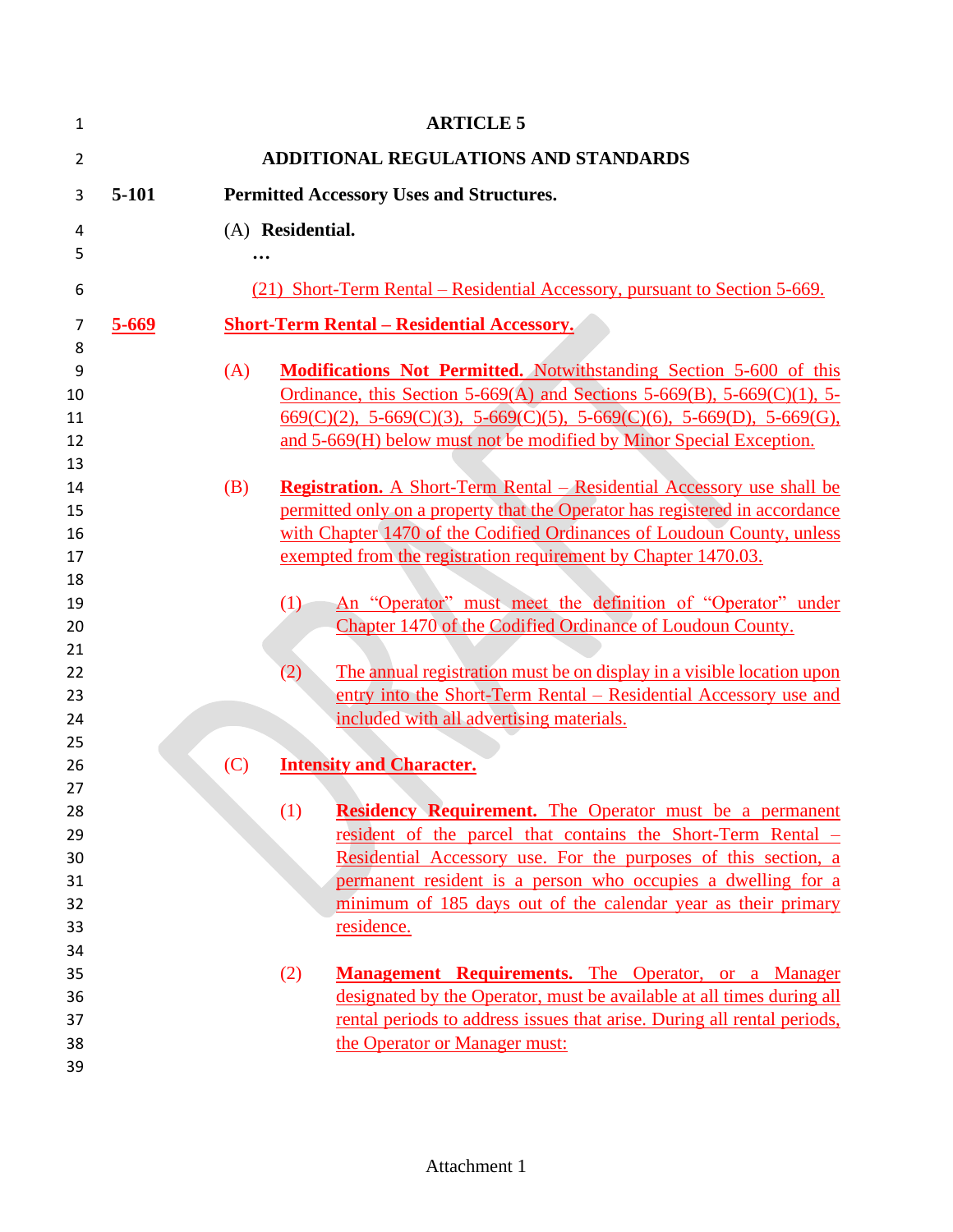| 40 |     | Be available by phone or electronic means within 30 minutes<br>(a)          |
|----|-----|-----------------------------------------------------------------------------|
| 41 |     | and must be available to be onsite within 60 minutes.                       |
| 42 |     |                                                                             |
| 43 |     | (b)<br>Provide contact information of the Operator and/or Manager           |
| 44 |     | to guests of the Short-Term Rental – Residential Accessory                  |
| 45 |     | use in writing prior to the beginning of the rental period. The             |
| 46 |     | contact information must also be posted in a visible location               |
| 47 |     | within the area available for rent.                                         |
| 48 |     |                                                                             |
| 49 | (3) | <b>Rental Period.</b> A dwelling, or portion thereof, shall only be used as |
| 50 |     | a Short-Term Rental - Residential Accessory use for a maximum of            |
| 51 |     | 180 days in a calendar year.                                                |
| 52 |     |                                                                             |
| 53 | (4) | <b>Rental Capacity.</b> The following capacity limits apply to a Short-     |
| 54 |     | <u>Term Rental – Residential Accessory use per night:</u>                   |
| 55 |     |                                                                             |
| 56 |     | (a)<br><b>Guest Rooms.</b> The number of rooms and/or bedrooms used         |
| 57 |     | for overnight accommodations for guests must not exceed 4                   |
| 58 |     | <u>per parcel.</u>                                                          |
| 59 |     |                                                                             |
| 60 |     | (b)<br><b>Guest Capacity.</b> The total number of guests permitted per      |
| 61 |     | night must not exceed a maximum of 8 guests per parcel.                     |
| 62 |     | This requirement is not intended to limit the number of                     |
| 63 |     | guests that may sleep in a given bedroom nor the number of                  |
| 64 |     | <u>dwelling units per parcel used for the Short-Term Rental –</u>           |
| 65 |     | Residential Accessory use.                                                  |
| 66 |     |                                                                             |
| 67 |     | For parcels served by an individual sewage disposal system,<br>(c)          |
| 68 |     | the total number of guests permitted per night for a Short-                 |
| 69 |     | <u>Term Rental – Residential Accessory use must not exceed</u>              |
| 70 |     | the maximum permitted capacity of the individual sewage                     |
| 71 |     | disposal system, as approved by the Health Department.                      |
| 72 |     |                                                                             |
| 73 | (5) | <b>Food Service Not Permitted.</b> The Operator or Manager must not         |
| 74 |     | prepare, serve, or arrange for the catering of food, or alcoholic           |
| 75 |     | beverages for consumption by any guests of the Short-Term Rental            |
| 76 |     | - Residential Accessory use. The Short-Term Rental - Residential            |
| 77 |     | Accessory use must not contain restaurant facilities.                       |
| 78 |     |                                                                             |
| 79 | (6) | <b>Private Parties and/or Temporary Special Events Not</b>                  |
| 80 |     | <b>Permitted.</b> Private parties and/or Special Events pursuant to Section |
| 81 |     | 5-500(C) are not permitted in association with the Short-Term               |
| 82 |     | <u> Rental – Residential Accessory use.</u>                                 |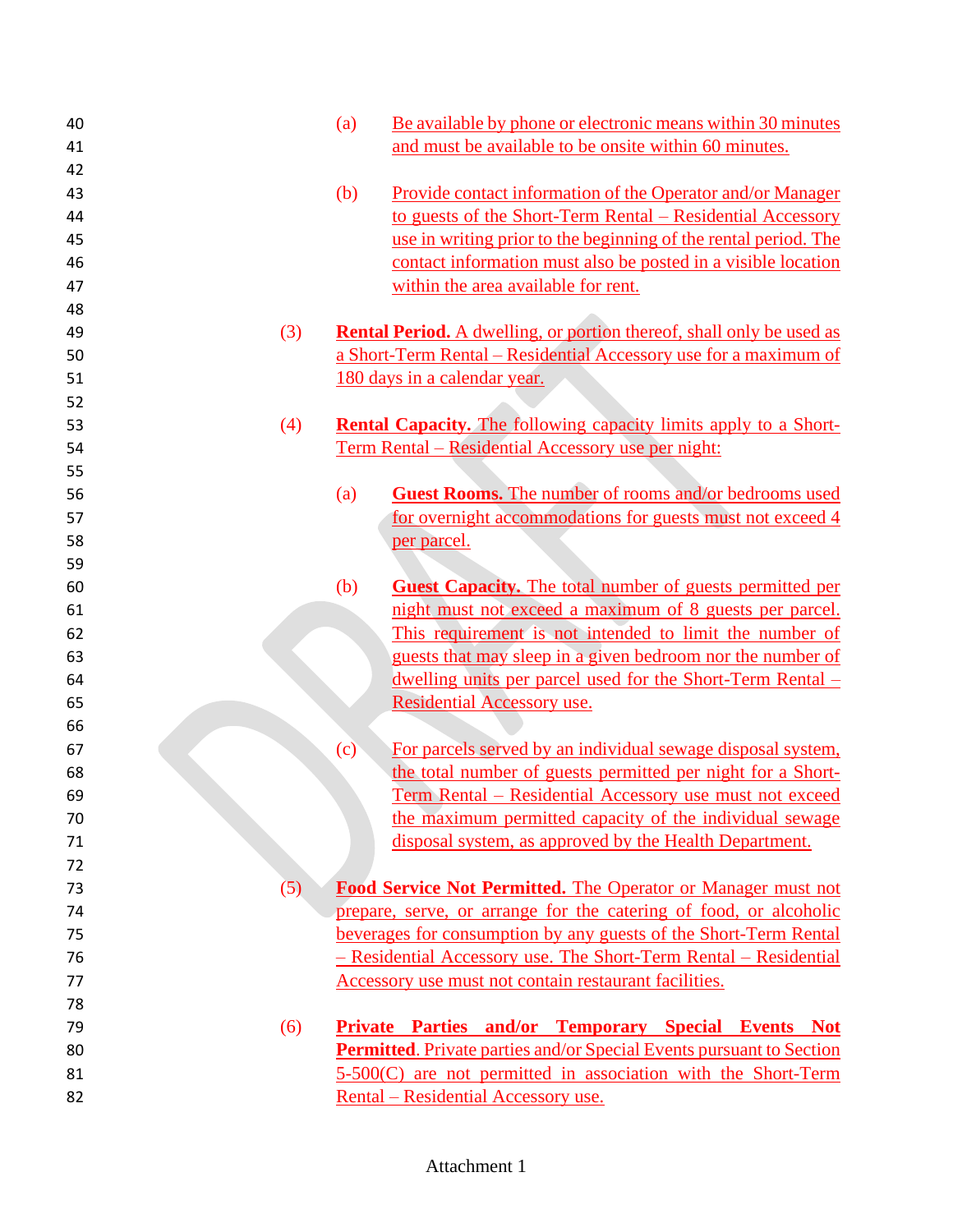| 83  |     |                                                                               |
|-----|-----|-------------------------------------------------------------------------------|
| 84  | (7) | Dwelling Unit Types Permitted. A Short-Term Rental -                          |
| 85  |     | Residential Accessory use is permitted to operate only in a principal         |
| 86  |     | dwelling unit and/or in any accessory dwelling unit approved                  |
| 87  |     | pursuant to Section 5-613 provided that the capacity limits set forth         |
| 88  |     | in Section 5-669 $(C)(4)$ are met for the parcel as a whole.                  |
| 89  |     |                                                                               |
| 90  | (D) | <b>Zoning Permit Requirements.</b> A Zoning Permit is required for all Short- |
| 91  |     | Term Rental - Residential Accessory uses.                                     |
| 92  |     |                                                                               |
| 93  | (1) | In accordance with Section 6-1000, the Zoning Permit application              |
| 94  |     | must provide such information and documentation as necessary to               |
| 95  |     | demonstrate compliance with all applicable Zoning Ordinance                   |
| 96  |     | requirements and authorize the Zoning Administrator to conduct an             |
| 97  |     | inspection prior to approval of the Zoning Permit to verify                   |
| 98  |     | compliance with all applicable Zoning Ordinance requirements. At              |
| 99  |     | a minimum, the Zoning Permit application must provide the                     |
| 100 |     | following:                                                                    |
| 101 |     |                                                                               |
| 102 |     | Written consent from the property owner,<br>(a)                               |
| 103 |     |                                                                               |
| 104 |     | The name and contact information of the Operator and/or<br>(b)                |
| 105 |     | Manager (if applicable),                                                      |
| 106 |     |                                                                               |
| 107 |     | The type of dwelling unit(s) that will be rented,<br>(c)                      |
| 108 |     |                                                                               |
| 109 |     | (d)<br>The address of the dwelling unit(s) that will be rented,               |
| 110 |     |                                                                               |
| 111 |     | The maximum rental capacity,<br>(e)                                           |
| 112 |     |                                                                               |
| 113 |     | A sketch plan showing the location of the dwelling unit(s)<br>(f)             |
| 114 |     | being rented and the required parking.                                        |
| 115 |     |                                                                               |
| 116 | (2) | The approved Zoning Permit for the Short-Term Rental –                        |
| 117 |     | Residential Accessory use must be displayed in a visible location             |
| 118 |     | upon entry into the Short-Term Rental- Residential Accessory use              |
| 119 |     | and included with all advertising materials.                                  |
| 120 |     |                                                                               |
| 121 | (3) | The Zoning Permit for a Short-Term Rental – Residential Accessory             |
| 122 |     | use is valid for only the original Operator and dwelling(s) listed on         |
| 123 |     | the Zoning Permit application and must not be transferable to any             |
| 124 |     | future Operator or other property. Changes to the information                 |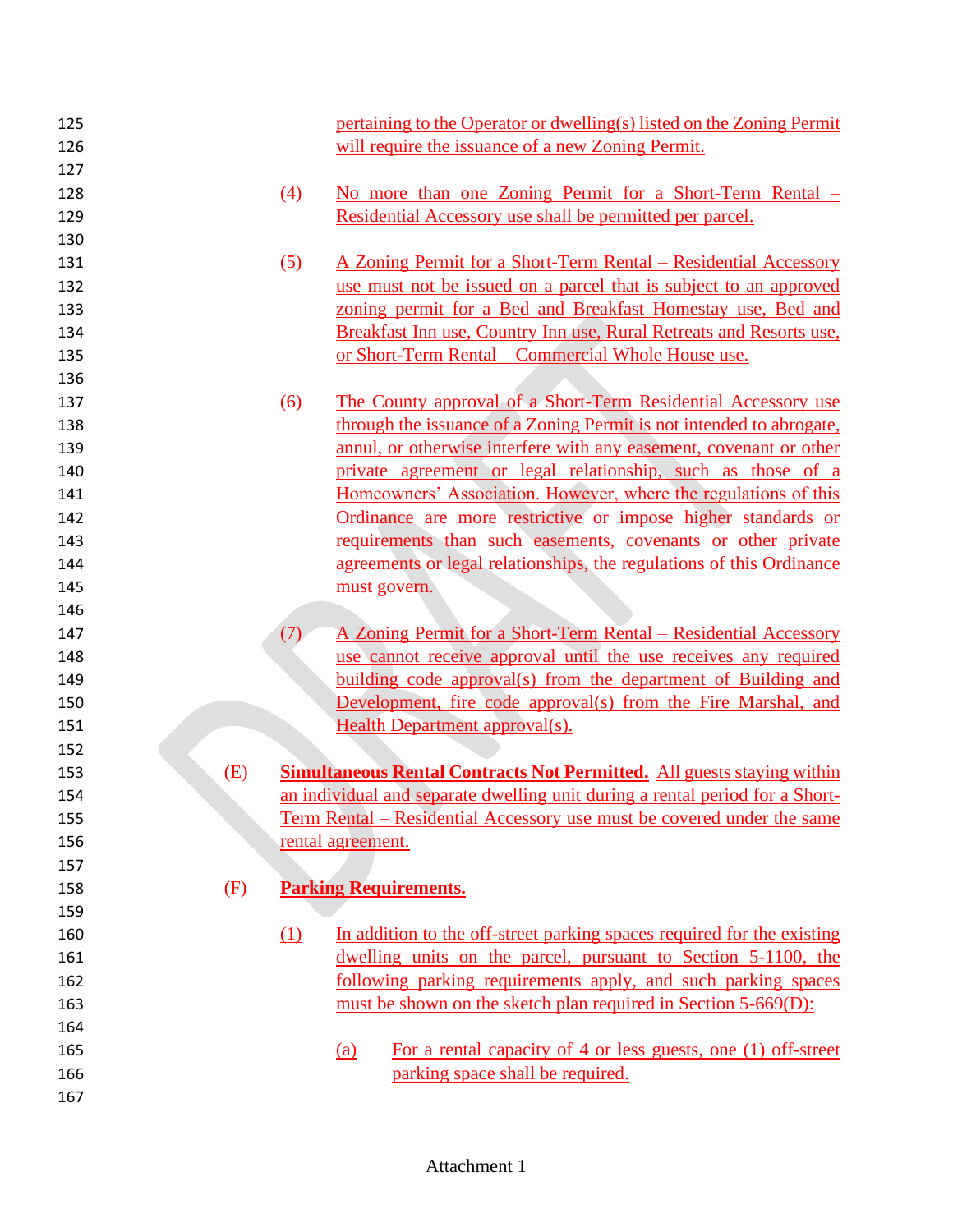| 168 |                   |     | For a rental capacity of 5-8 guests, two (2) off-street parking<br>(b)           |
|-----|-------------------|-----|----------------------------------------------------------------------------------|
| 169 |                   |     | spaces shall be required.                                                        |
| 170 |                   |     |                                                                                  |
| 171 |                   | (2) | The Zoning Administrator may modify the parking requirements of                  |
| 172 |                   |     | this Section if the Operator can demonstrate that the requirements of            |
| 173 |                   |     | this Section cannot be met because of (a) the exceptional size and/or            |
| 174 |                   |     | shape of the lot; (b) environmental or engineering constraints on the            |
| 175 |                   |     | lot; (c) special accessibility needs; or (d) other extraordinary                 |
| 176 |                   |     | situations or conditions of the lot. The Zoning Administrator may                |
| 177 |                   |     | attach conditions to any modification to ensure that the results of the          |
| 178 |                   |     | modification will be in accordance with the purpose and intent of                |
| 179 |                   |     | this Section.                                                                    |
| 180 |                   |     |                                                                                  |
| 181 |                   | (3) | <u>On-street parking is not permitted to count towards the required</u>          |
| 182 |                   |     | parking unless requested pursuant to Section 5-669(F)(2).                        |
| 183 |                   |     |                                                                                  |
| 184 | $\left( G\right)$ |     | <b>Safety Requirements.</b> To the extent permissible under state law, dwellings |
| 185 |                   |     | used for the Short-Term Rental – Residential Accessory use must meet the         |
| 186 |                   |     | following requirements:                                                          |
| 187 |                   |     |                                                                                  |
| 188 |                   | (1) | Each bedroom and floor must have an operational smoke detector                   |
| 189 |                   |     | that is interconnected with the smoke detectors in the rest of the               |
| 190 |                   |     | structure.                                                                       |
| 191 |                   |     |                                                                                  |
| 192 |                   | (2) | Each floor must have at least one operational fire extinguisher that             |
| 193 |                   |     | is clearly marked and accessible to guests.                                      |
| 194 |                   |     |                                                                                  |
| 195 |                   | (3) | Each floor must have at least one operational carbon monoxide                    |
| 196 |                   |     | detector.                                                                        |
| 197 |                   |     |                                                                                  |
| 198 |                   | (4) | All rooms used for sleeping must have at least two means of egress.              |
| 199 |                   |     |                                                                                  |
| 200 |                   | (5) | A fire safety plan and emergency contact information, including the              |
| 201 |                   |     | contact information for the Operator or Manager, local law                       |
| 202 |                   |     | enforcement, and fire and rescue, must be posted in a visible                    |
| 203 |                   |     | location.                                                                        |
| 204 |                   |     |                                                                                  |
| 205 | (H)               |     | Use of Affordable Dwelling Units (ADUs) Not Permitted. ADUs                      |
| 206 |                   |     | provided in accordance with Article 7 of this Ordinance cannot be used for       |
| 207 |                   |     | Short-Term Rental – Residential Accessory uses.                                  |
|     |                   |     |                                                                                  |
| 208 |                   |     |                                                                                  |
| 209 |                   |     |                                                                                  |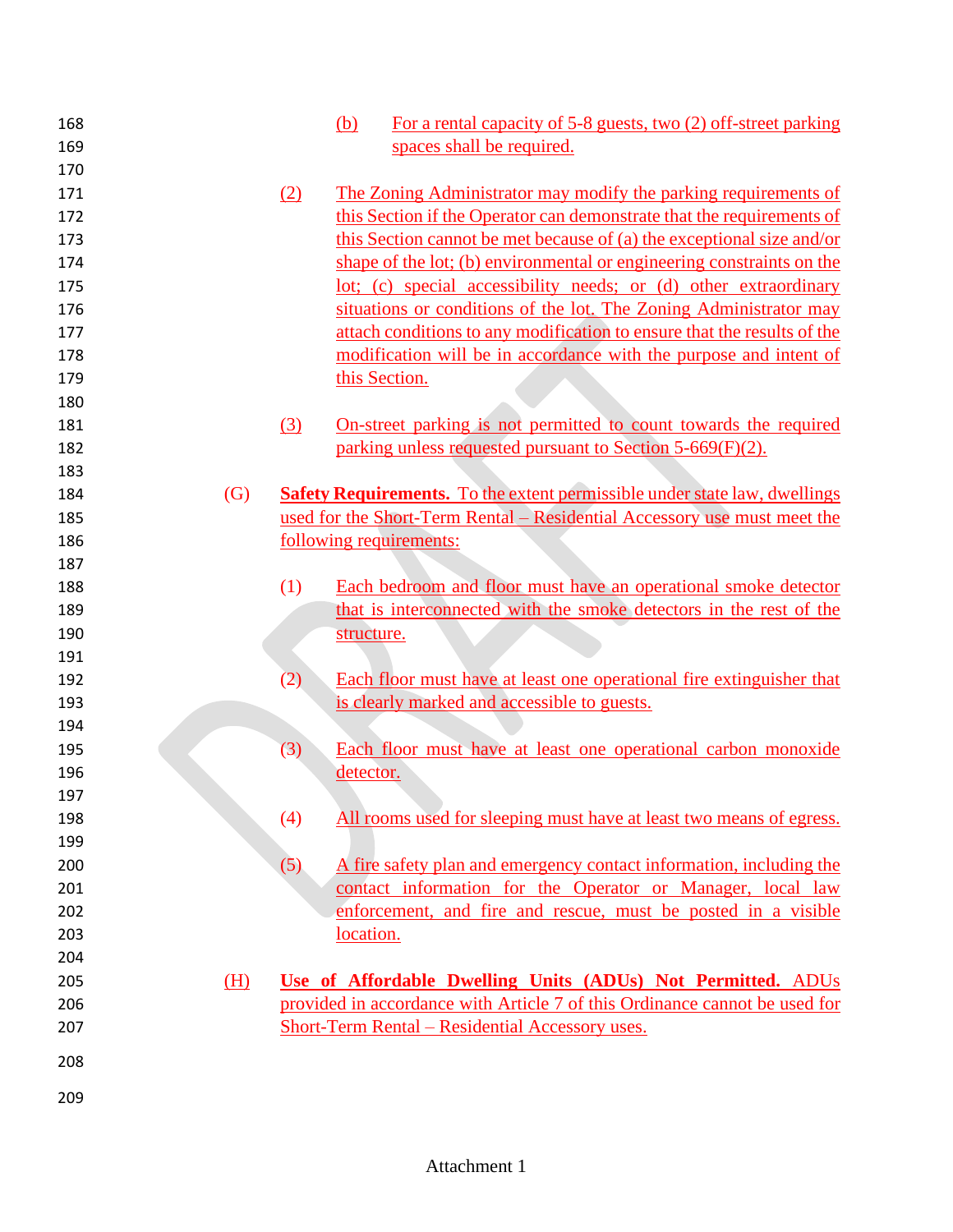## 210 **Proposed Article 8 Definition(s):**

- 211 **S**
- 212 **Short-Term Rental – Residential Accessory**: The renting of a portion or the entirety of a
- 213 dwelling as an accessory use to a principal dwelling that is the primary residence of the Operator,
- 214 for a period of fewer than 30 consecutive days, and no more than 180 days per calendar year, in
- 215 exchange for compensation.
- 216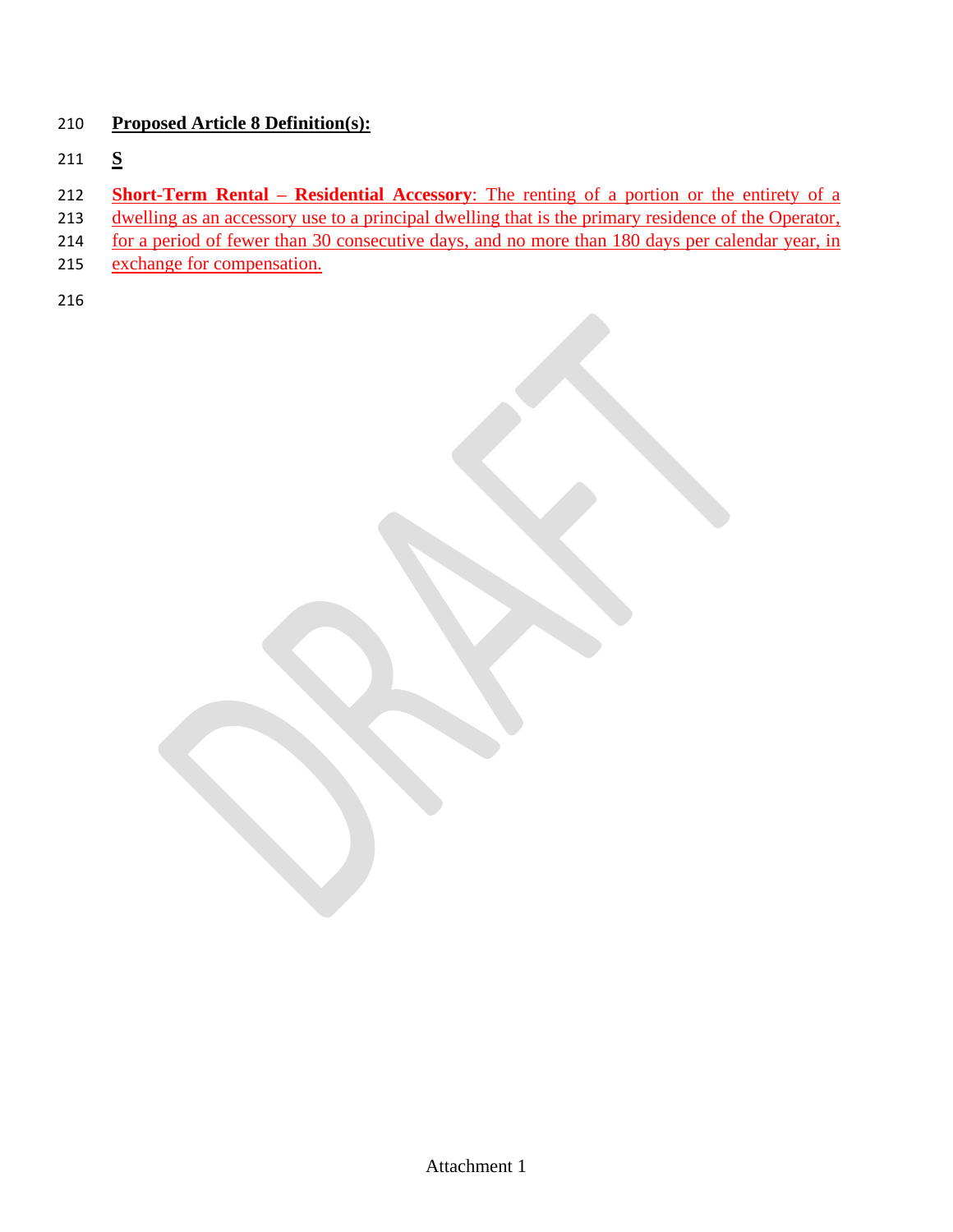| $\mathbf{1}$   | 5-670 |     |          |                                 |      | <b>Short-Term Rental - Commercial Whole-House</b>                                                                              |
|----------------|-------|-----|----------|---------------------------------|------|--------------------------------------------------------------------------------------------------------------------------------|
| $\overline{2}$ |       | (A) |          |                                 |      | <b>Modifications Not Permitted.</b> Notwithstanding Section 5-600 of this                                                      |
| 3              |       |     |          |                                 |      | Ordinance, this Section 5-670(A) and Sections 5-670(B), 5-670(C)(1), 5-                                                        |
| 4              |       |     |          |                                 |      | $670(C)(4)$ , 5-670(C)(5), 5-670(D), 5-670(I), and 5-670(K) must not be                                                        |
| 5              |       |     |          |                                 |      | modified by Minor Special Exception.                                                                                           |
| 6              |       |     |          |                                 |      |                                                                                                                                |
| 7              |       | (B) |          |                                 |      | <b>Registration.</b> A Short-Term Rental – Commercial Whole-House use shall                                                    |
| 8              |       |     |          |                                 |      | be permitted only on a property that the Operator has registered in                                                            |
| 9              |       |     |          |                                 |      | accordance with Chapter 1470 of the Codified Ordinances of Loudoun                                                             |
| 10             |       |     |          |                                 |      | County, unless exempted from the registration requirement by Chapter                                                           |
| 11             |       |     | 1470.03. |                                 |      |                                                                                                                                |
| 12             |       |     |          |                                 |      |                                                                                                                                |
| 13             |       |     | (1)      |                                 |      | An "Operator" must meet the definition of "Operator" found in                                                                  |
| 14             |       |     |          |                                 |      | Chapter 1470 of the Codified Ordinance of Loudoun County.                                                                      |
| 15             |       |     |          |                                 |      |                                                                                                                                |
| 16             |       |     | (2)      |                                 |      | The annual registration must be on display in a visible location upon                                                          |
| 17             |       |     |          |                                 |      | entry into the Short-Term Rental – Commercial Whole-House use                                                                  |
| 18             |       |     |          |                                 |      | and included with all advertising materials.                                                                                   |
| 19             |       |     |          |                                 |      |                                                                                                                                |
| 20             |       | (C) |          | <b>Intensity and Character.</b> |      |                                                                                                                                |
| 21             |       |     |          |                                 |      |                                                                                                                                |
| 22             |       |     | (1)      | <b>Management.</b>              |      |                                                                                                                                |
| 23             |       |     |          |                                 |      |                                                                                                                                |
| 24             |       |     |          | (a)                             |      | <b>Management Requirements.</b> The Operator, or a Manager                                                                     |
| 25             |       |     |          |                                 |      | designated by the Operator, must be available at all times                                                                     |
| 26             |       |     |          |                                 |      | during all rental periods to address issues that arise. During                                                                 |
| 27             |       |     |          |                                 |      | all rental periods, the Operator or Manager must:                                                                              |
| 28             |       |     |          |                                 |      |                                                                                                                                |
| 29             |       |     |          |                                 | (i)  | Be available by phone or electronic means within 30                                                                            |
| 30             |       |     |          |                                 |      | minutes and must be available to be onsite within 60                                                                           |
| 31             |       |     |          |                                 |      | minutes.                                                                                                                       |
| 32             |       |     |          |                                 |      |                                                                                                                                |
| 33             |       |     |          |                                 | (ii) | Provide contact information for the Operator and/or                                                                            |
| 34             |       |     |          |                                 |      | <u>Manager to guests of the Short-Term Rental –</u>                                                                            |
| 35             |       |     |          |                                 |      | Commercial Whole House use in writing prior to the                                                                             |
| 36             |       |     |          |                                 |      | beginning of the rental period. The contact                                                                                    |
| 37             |       |     |          |                                 |      | information must also be posted in a visible location                                                                          |
| 38             |       |     |          |                                 |      | within the area available for rent.                                                                                            |
| 39             |       |     |          |                                 |      |                                                                                                                                |
| 40<br>41       |       |     | (2)      |                                 |      | <b>Rental Capacity.</b> The following capacity limits apply to a Short-<br>Term Rental – Commercial Whole-House use per night: |
| 42             |       |     |          |                                 |      |                                                                                                                                |
|                |       |     |          |                                 |      |                                                                                                                                |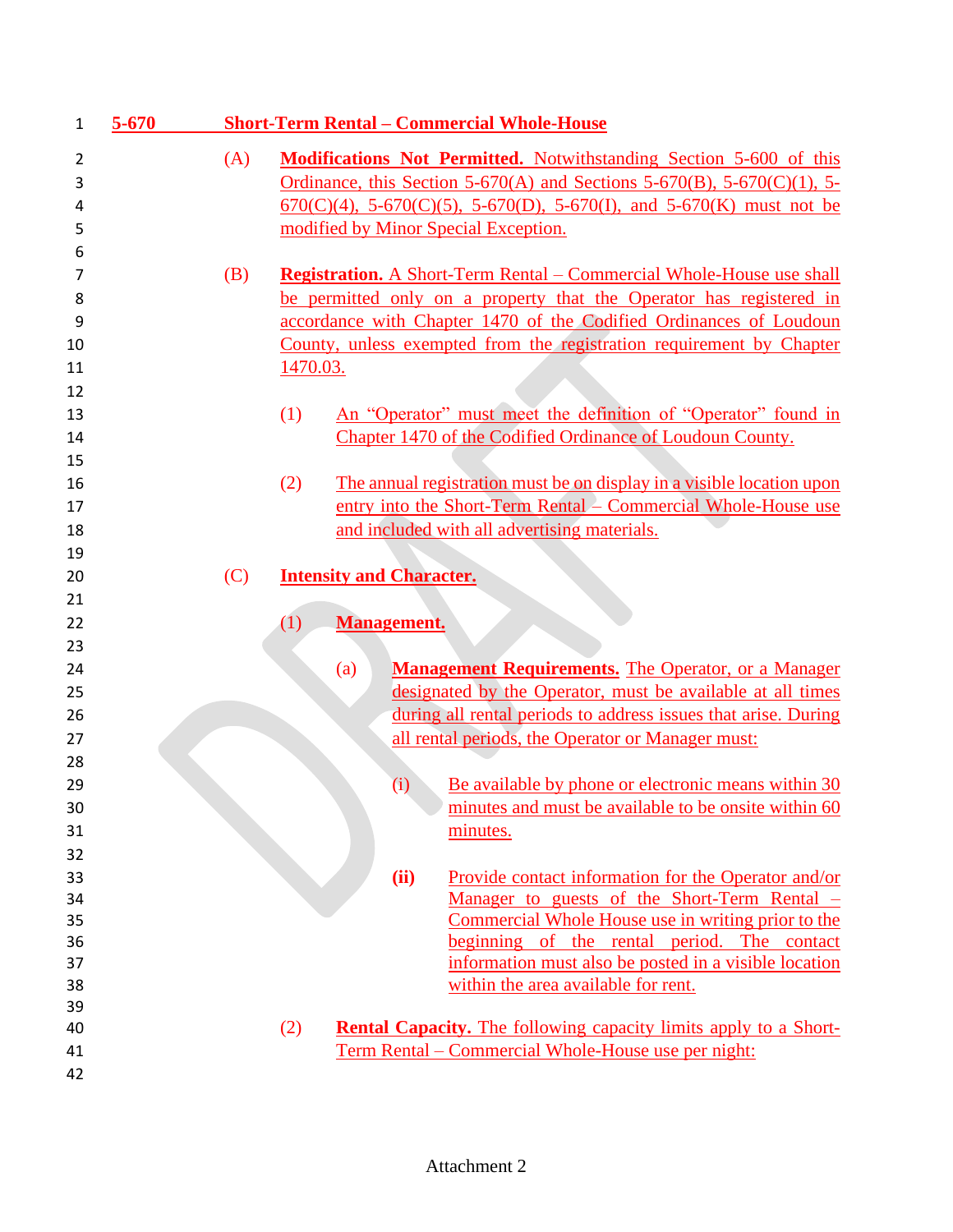| 43 |     | (a)              | <b>Guest Rooms.</b> The number of rooms and/or bedrooms used             |
|----|-----|------------------|--------------------------------------------------------------------------|
| 44 |     |                  | for overnight accommodations for guests must not exceed 5                |
| 45 |     |                  | <u>per parcel.</u>                                                       |
| 46 |     |                  |                                                                          |
| 47 |     | (b)              | <b>Guest Capacity.</b> Unless otherwise specified in this Section,       |
| 48 |     |                  | the number of guests permitted per night must not exceed a               |
| 49 |     |                  | maximum of 10 guests per parcel. This requirement is not                 |
| 50 |     |                  | intended to limit the number of guests that may sleep in a               |
| 51 |     |                  | given bedroom nor the number of dwelling units per parcel                |
| 52 |     |                  | used for the Short-Term Rental – Commercial Whole House                  |
| 53 |     |                  | use.                                                                     |
| 54 |     |                  |                                                                          |
| 55 |     | (c)              | For parcels served by an individual sewage disposal system,              |
| 56 |     |                  | the total number of guests permitted per night for a Short-              |
| 57 |     |                  | Term Rental - Commercial Whole-House use must not                        |
| 58 |     |                  | exceed the maximum permitted capacity of the individual                  |
| 59 |     |                  | sewage disposal system approved by the Health Department.                |
| 60 |     |                  |                                                                          |
| 61 | (3) | <b>Lot Area:</b> |                                                                          |
| 62 |     |                  |                                                                          |
| 63 |     | (a)              | The minimum lot area for a Short-Term Rental $-$                         |
| 64 |     |                  | Commercial Whole-House use with a guest capacity of                      |
| 65 |     |                  | greater than 8 guests per night, as defined by Section 5-                |
| 66 |     |                  | $670(C)(2)$ , is 5 acres.                                                |
| 67 |     |                  |                                                                          |
| 68 | (4) |                  | Food Service Not Permitted. The Operator or Manager must not             |
| 69 |     |                  | prepare, serve, or arrange for the catering of food or alcoholic         |
| 70 |     |                  | beverages for consumption by any guests of the Short-Term Rental         |
| 71 |     |                  | Commercial Whole-House use. The Short-Term Rental -                      |
| 72 |     |                  | Commercial Whole-House use must not contain restaurant facilities.       |
| 73 |     |                  |                                                                          |
| 74 | (5) |                  | <b>Private Parties and/or Special Events Not Permitted.</b> Private      |
| 75 |     |                  | parties and/or Special events pursuant to Section 5-500(C) are not       |
| 76 |     |                  | permitted in association with the Short-Term Rental – Commercial         |
| 77 |     |                  | Whole-House use.                                                         |
| 78 |     |                  |                                                                          |
| 79 | (6) |                  | <b>Dwelling Unit Types Permitted.</b> A Short-Term Rental –              |
| 80 |     |                  | Commercial Whole-House use is permitted to operate only in a non-        |
| 81 |     |                  | owner-occupied principal dwelling unit and/or in any non-owner-          |
| 82 |     |                  | occupied accessory dwelling unit approved pursuant to Section 5-         |
| 83 |     |                  | 613 provided that the capacity limits set forth in Section $5-670(C)(2)$ |
| 84 |     |                  | are met for the parcel as a whole.                                       |
| 85 |     |                  |                                                                          |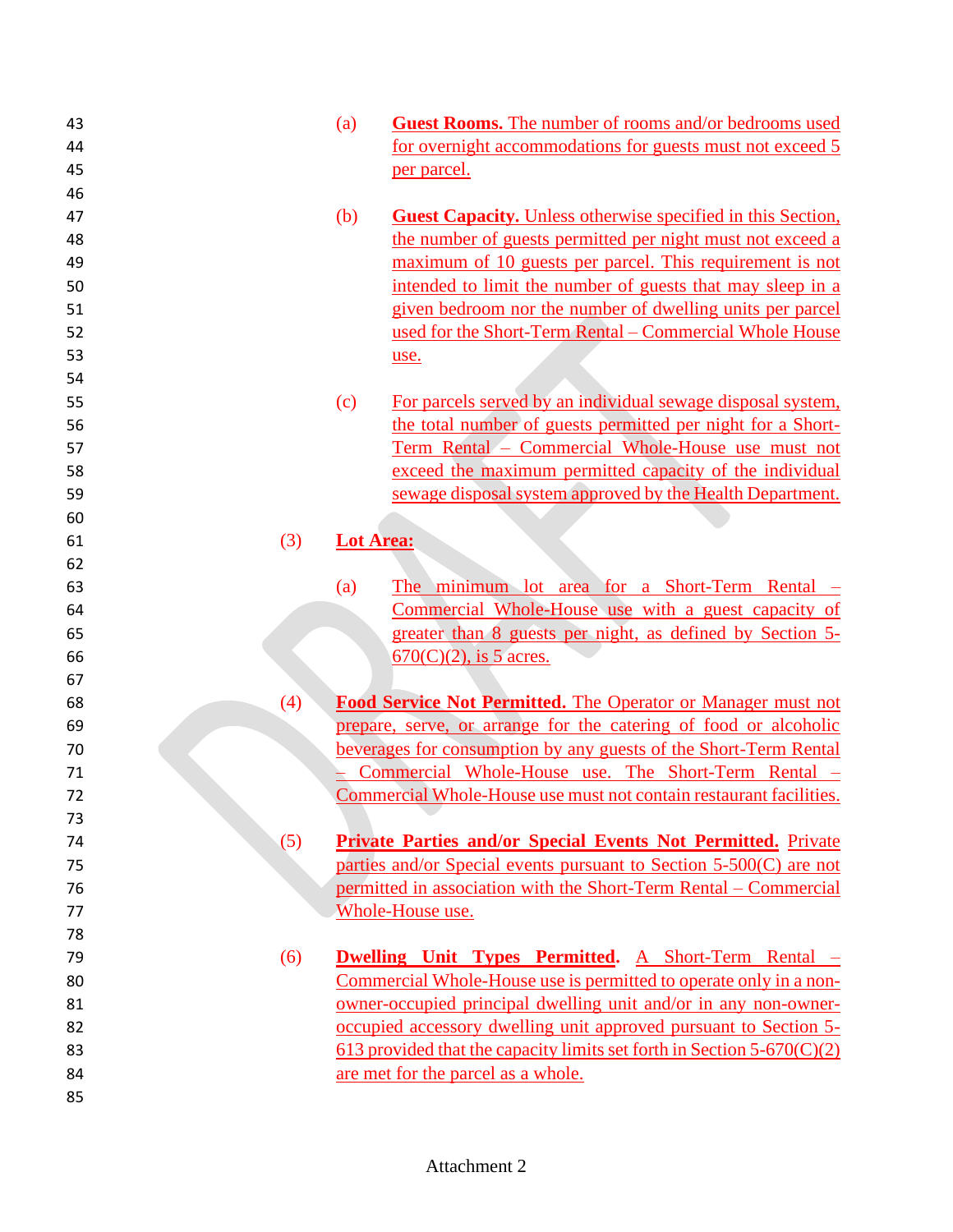| 86         | (D) |     | <b>Zoning Permit Requirements.</b> A Zoning Permit is required for all Short- |
|------------|-----|-----|-------------------------------------------------------------------------------|
| 87         |     |     | Term Rental - Commercial Whole-House uses.                                    |
| 88         |     |     |                                                                               |
| 89         |     | (1) | In accordance with Section 6-1000 the Zoning Permit application               |
| 90         |     |     | must provide such information and documentation as necessary to               |
| 91         |     |     | demonstrate compliance with all applicable Zoning Ordinance                   |
| 92         |     |     | requirements and authorize the Zoning Administrator to conduct an             |
| 93         |     |     | inspection prior to approval of the Zoning Permit to verify                   |
| 94         |     |     | compliance with all applicable Zoning Ordinance requirements. At              |
| 95         |     |     | a minimum, the Zoning Permit application must provide the                     |
| 96         |     |     | following:                                                                    |
| 97         |     |     |                                                                               |
| 98         |     |     | Written consent from the property owner,<br>(a)                               |
| 99         |     |     |                                                                               |
| 100        |     |     | (b)<br>The name and contact information of the Operator and/or                |
| 101        |     |     | Manager (if applicable),                                                      |
| 102        |     |     |                                                                               |
| 103        |     |     | The type of dwelling unit(s) that will be rented,<br>(c)                      |
| 104        |     |     |                                                                               |
| 105        |     |     | The address of the dwelling unit(s) that will be rented,<br>(d)               |
| 106<br>107 |     |     | The maximum rental capacity,<br>(e)                                           |
| 108        |     |     |                                                                               |
| 109        |     |     | A sketch plan showing the location of the dwelling unit(s)<br>(f)             |
| 110        |     |     | being rented, the required parking, and any wells and/or                      |
| 111        |     |     | drainfields on the parcel that is subject to the permit                       |
| 112        |     |     | application.                                                                  |
| 113        |     |     |                                                                               |
| 114        |     | (2) | The approved Zoning Permit for the Short-Term Rental –                        |
| 115        |     |     | Commercial Whole-House use must be displayed in a visible                     |
| 116        |     |     | location upon entry into the Short-Term Rental – Commercial                   |
| 117        |     |     | Whole-House use and included with all advertising materials.                  |
| 118        |     |     |                                                                               |
| 119        |     | (3) | The Zoning Permit for a Short-Term Rental – Commercial Whole-                 |
| 120        |     |     | House use is valid for only the original Operator and dwelling(s)             |
| 121        |     |     | listed on the Zoning Permit application and must not be transferable          |
| 122        |     |     | to any future Operator or other property. Changes to the information          |
| 123        |     |     | pertaining to the Operator or dwelling(s) listed on the Zoning Permit         |
| 124        |     |     | will require the issuance of a new Zoning Permit.                             |
| 125        |     |     |                                                                               |
| 126        |     | (4) | No more than one Zoning Permit for a Short-Term Rental $-$                    |
| 127        |     |     | Commercial Whole-House use shall be permitted per parcel.                     |
| 128        |     |     |                                                                               |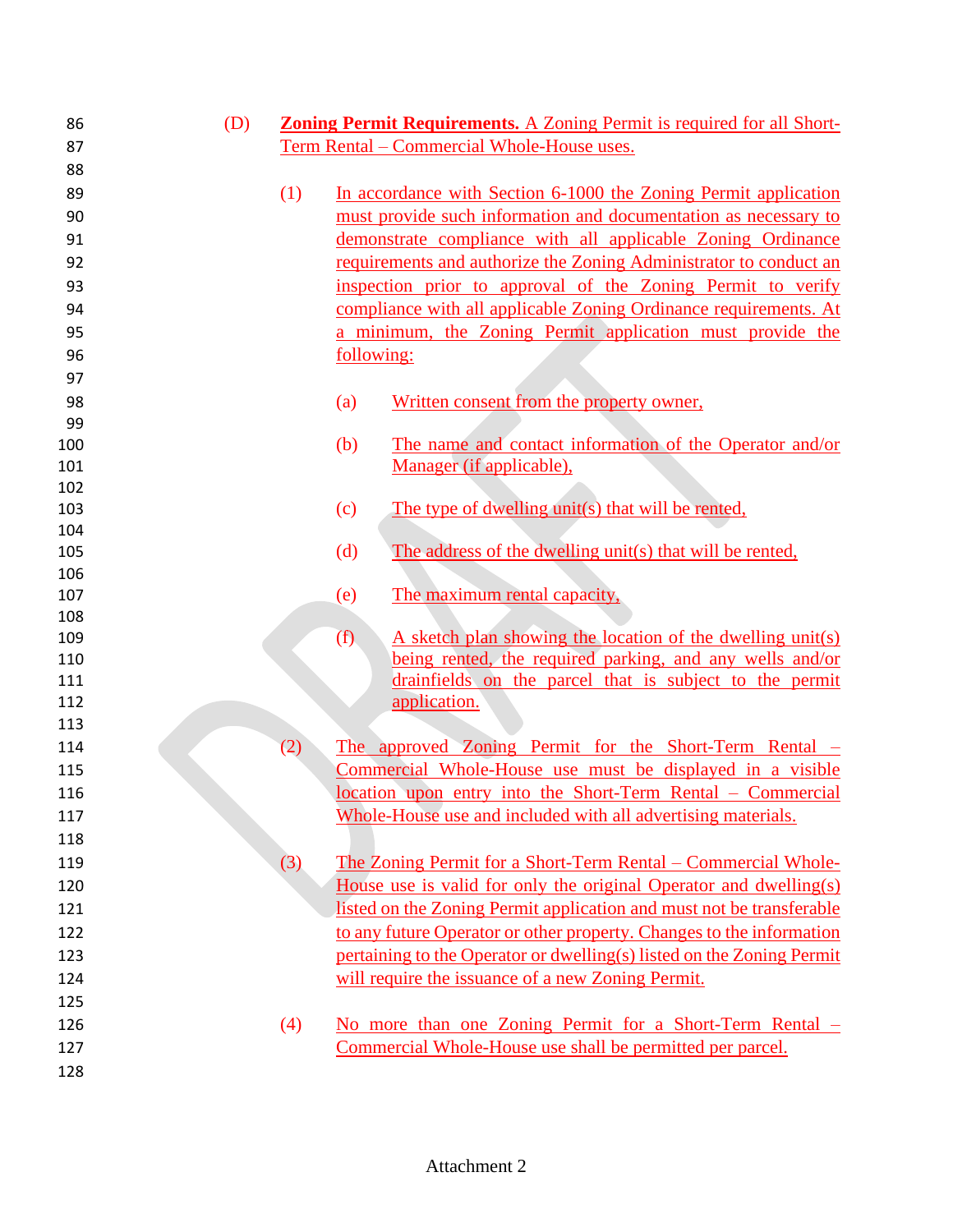| 129 |                   | (5)         | A Zoning Permit for a Short-Term Rental – Commercial Whole-                              |
|-----|-------------------|-------------|------------------------------------------------------------------------------------------|
| 130 |                   |             | House use must not be issued on a parcel that is subject to an                           |
| 131 |                   |             | approved Zoning Permit for a Bed and Breakfast Homestay use, Bed                         |
| 132 |                   |             | and Breakfast Inn use, Country Inn use, Rural Retreats and Resorts                       |
| 133 |                   |             | use, or for a Short-Term Rental – Residential Accessory use.                             |
| 134 |                   |             |                                                                                          |
| 135 |                   | (6)         | <u>The County approval of a Short-Term Rental – Commercial Whole</u>                     |
| 136 |                   |             | House use through the issuance of a Zoning Permit is not intended                        |
| 137 |                   |             | to abrogate, annul, or otherwise interfere with any easement,                            |
| 138 |                   |             | covenant or other private agreement or legal relationship, such as                       |
| 139 |                   |             | those of a Homeowners' Association. However, where the                                   |
| 140 |                   |             | regulations of this Ordinance are more restrictive or impose higher                      |
| 141 |                   |             | standards or requirements than such easements, covenants or other                        |
| 142 |                   |             | private agreements or legal relationships, the regulations of this                       |
| 143 |                   |             | Ordinance must govern.                                                                   |
| 144 |                   |             |                                                                                          |
| 145 |                   | (7)         | A Zoning Permit for a Short-Term Rental – Commercial Whole-                              |
| 146 |                   |             | House use cannot receive approval until the use receives any                             |
| 147 |                   |             | required building code approval(s) from the department of Building                       |
| 148 |                   |             | and Development, fire code approval(s) from the Fire Marshal, and                        |
| 149 |                   |             | <b>Health Department approval(s).</b>                                                    |
| 150 |                   |             |                                                                                          |
|     |                   |             |                                                                                          |
| 151 | (E)               |             | <b>Simultaneous Rental Contracts Not Permitted.</b> All guests staying within            |
| 152 |                   |             | an individual and separate dwelling unit during a rental period for a Short-             |
| 153 |                   |             | <u>Term Rental – Commercial Whole-House use must be covered under the</u>                |
| 154 |                   |             | same rental agreement.                                                                   |
| 155 |                   |             |                                                                                          |
| 156 | (F)               |             | <b>Parking Requirement.</b> The required off-street parking spaces for a Short-          |
| 157 |                   |             | <u>Term Rental – Commercial Whole-House Rental use are 2.5 per dwelling</u>              |
| 158 |                   |             | unit and 1 per room and/or bedroom used for overnight accommodations                     |
| 159 |                   |             | for guests. On-street parking is not permitted to count towards required                 |
| 160 |                   | parking.    |                                                                                          |
| 161 |                   |             |                                                                                          |
| 162 | $\left( G\right)$ |             | <b>Exterior Lighting.</b> Exterior lighting for a Short-Term Rental – Commercial         |
| 163 |                   |             | Whole-House use is subject to Sections $5-652(A)(1)$ , $5-652(A)(2)$ , and $5-652(A)(2)$ |
| 164 |                   |             | $652(A)(3)$ (Exterior Lighting Standards). In addition to the requirements of            |
| 165 |                   |             | Section 5-652, the maximum height of pole-mounted exterior lighting shall                |
| 166 |                   | be 12 feet. |                                                                                          |
| 167 |                   |             |                                                                                          |
| 168 | (H)               |             | <b>Roads/Access.</b> For any Short-Term Rental – Commercial Whole-House use              |
| 169 |                   |             | that is located on a lot or parcel which does not have frontage on a publicly            |
| 170 |                   |             | maintained road, documentation shall be provided to the Zoning                           |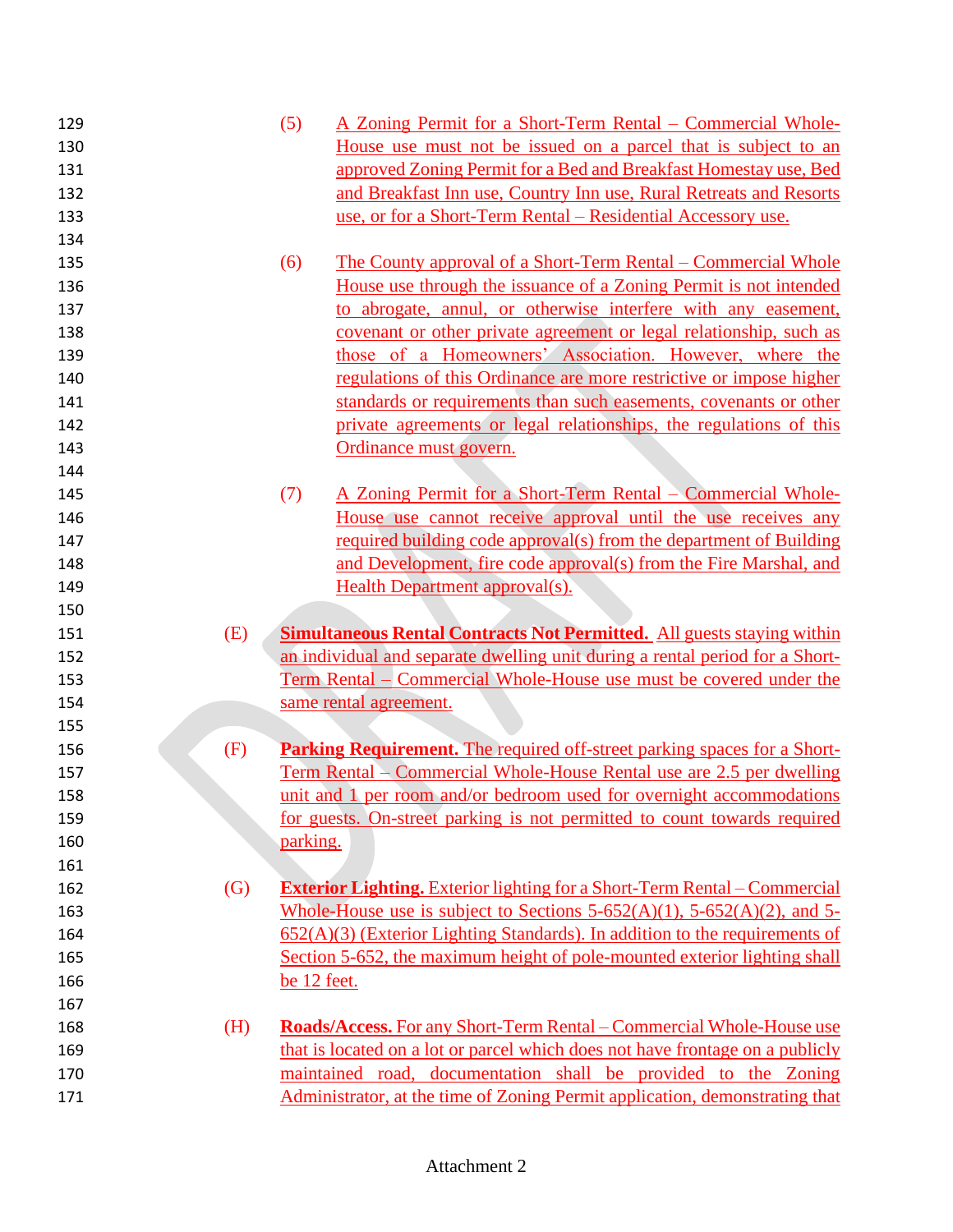| 172 |                            |             | the private access easement serving such lot may be used to provide access       |
|-----|----------------------------|-------------|----------------------------------------------------------------------------------|
| 173 |                            | to the use. |                                                                                  |
| 174 |                            |             |                                                                                  |
| 175 | $\rm (I)$                  |             | <b>Safety Requirements.</b> To the extent permissible under state law, dwellings |
| 176 |                            |             | used for the Short-Term Rental - Commercial Whole-House use must meet            |
| 177 |                            |             | the following requirements:                                                      |
| 178 |                            |             |                                                                                  |
| 179 |                            | (1)         | The fire and building code requirements as defined in 13VAC5-51-                 |
| 180 |                            |             | 91. Section A. 109.1 Inspection and Section 310.2 of the USBC or                 |
| 181 |                            |             | inspecting under § 27-98.2 of the Code of Virginia.                              |
| 182 |                            |             |                                                                                  |
| 183 |                            | (2)         | Each bedroom and floor must have an operational smoke detector                   |
| 184 |                            |             | that is interconnected with the smoke detectors in the rest of the               |
| 185 |                            |             | structure.                                                                       |
| 186 |                            |             |                                                                                  |
| 187 |                            | (3)         | Each floor must have at least one operational fire extinguisher that             |
| 188 |                            |             | is clearly marked and accessible to guests.                                      |
| 189 |                            |             |                                                                                  |
| 190 |                            | (4)         | Each floor must have at least one operational carbon monoxide                    |
| 191 |                            |             | detector.                                                                        |
| 192 |                            |             |                                                                                  |
| 193 |                            | (5)         | All rooms used for sleeping must have at least two means of egress.              |
| 194 |                            |             |                                                                                  |
| 195 |                            | (6)         | A fire safety plan and emergency contact information, including the              |
| 196 |                            |             | contact information for the Operator or Manager, local law                       |
| 197 |                            |             | enforcement, and fire and rescue, must be posted in a visible                    |
| 198 |                            |             | location.                                                                        |
| 199 |                            |             |                                                                                  |
| 200 | $\left( \mathrm{J}\right)$ |             | A structure existing prior to January 7, 2003, located within an Historic Site   |
| 201 |                            |             | District or Historic and Cultural Conservation District may be used as a         |
| 202 |                            |             | Short-Term Rental – Commercial Whole-House and shall be exempt from              |
| 203 |                            |             | the minimum lot area requirements specific above, provided that any              |
| 204 |                            |             | expansion or enlargement of such structure shall not exceed 15% of the total     |
| 205 |                            |             | floor area existing prior to January 7, 2003, unless a greater expansion is      |
| 206 |                            |             | approved by Minor Special Exception, pursuant to Section 6-1300.                 |
| 207 |                            |             |                                                                                  |
| 208 | (K)                        |             | Use of Affordable Dwelling Units (ADUs) Not Permitted. ADUs provided             |
| 209 |                            |             | in accordance with Article 7 of this Ordinance cannot be used for Short-         |
| 210 |                            |             | Term Rental – Commercial Whole House Rental uses.                                |
| 211 |                            |             |                                                                                  |
| 212 |                            |             |                                                                                  |
| 213 |                            |             |                                                                                  |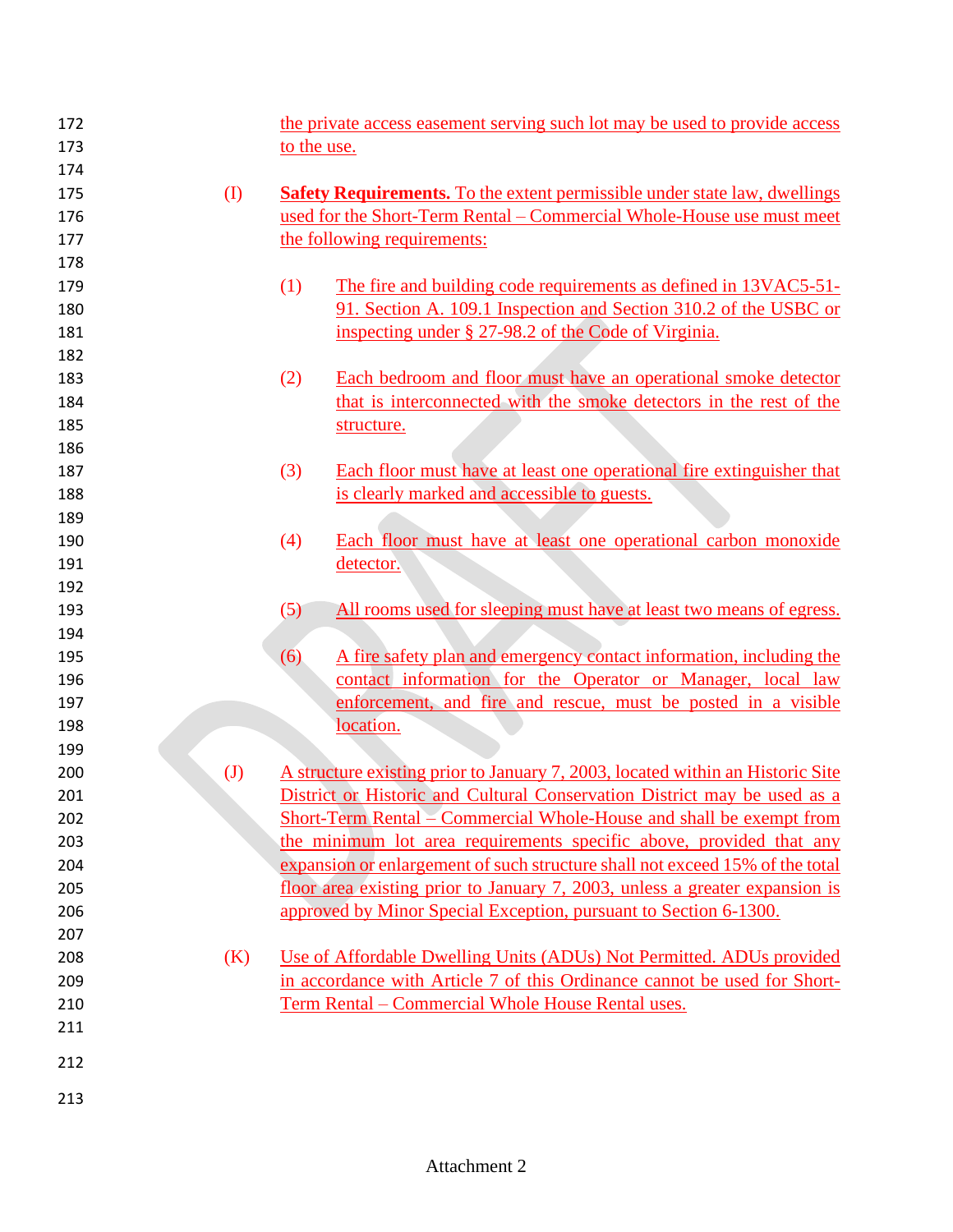### **Article 8 – Definitions**

- S
- **Short-Term Rental – Commercial Whole House**: The renting of a non-owner-occupied single
- 217 family detached dwelling or a non-owner-occupied accessory dwelling that is accessory to a
- principal single family detached dwelling in which the entire dwelling is used for providing
- overnight accommodations for a period of fewer than 30 consecutive days in exchange for
- 220 compensation.